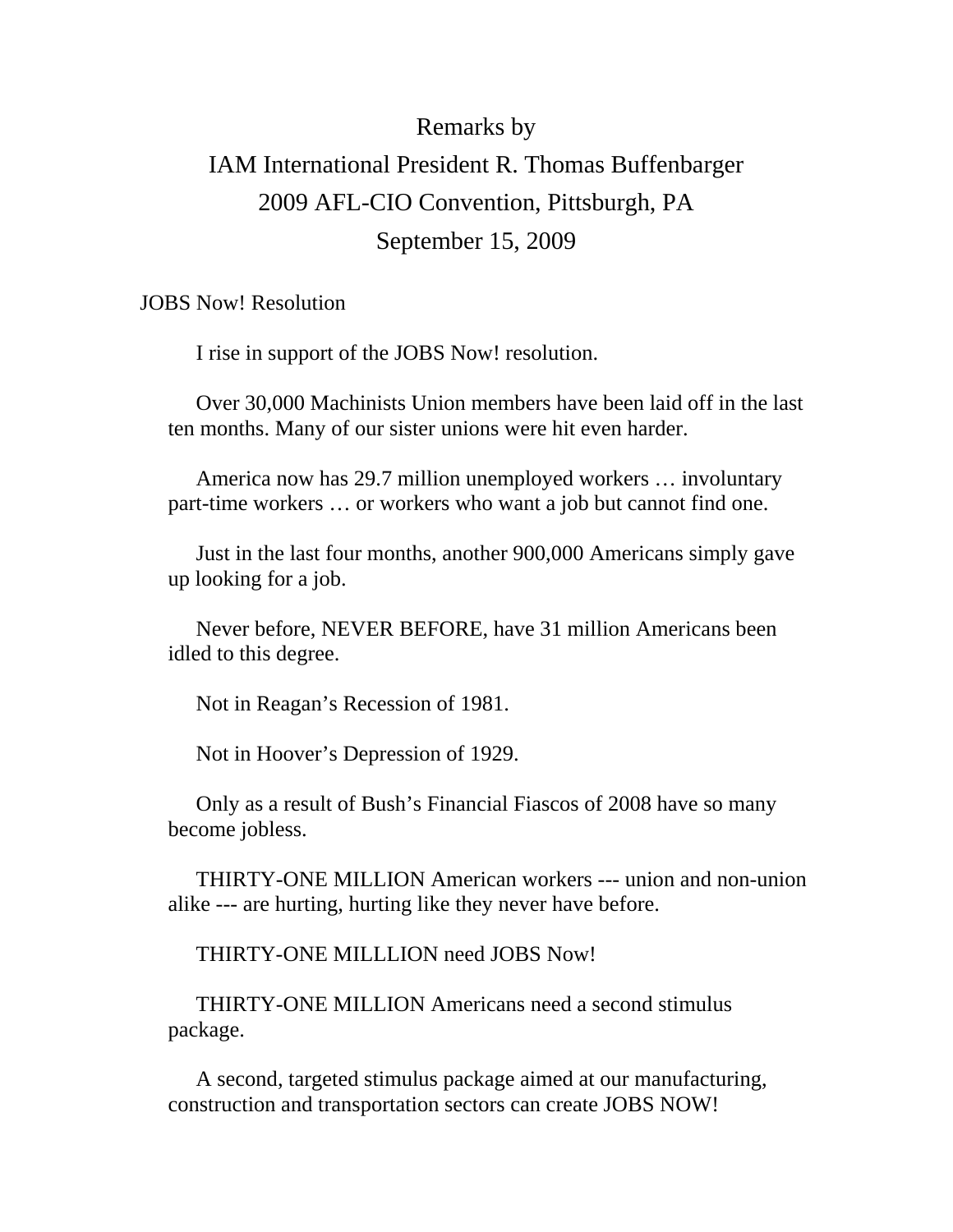New policies designed to re-ignite the engines of growth can generate JOBS NOW!

Our resolutions explain how we, as a Nation, can do that.

Sisters and Brothers, if we are all talk and no action, then those THIRTY-ONE MILLION Americans will be even worse off next year than this year.

Their brightest HOPE will turn into deep, dark DESPAIR.

So JOBS Now! must become our initiative, our issue, our action agenda and our clarion call.

When we are asked, "what does labor want?"

Our answer should be: JOBS NOW! Let's practice that.

Say it quietly.

JOBS NOW!

Louder!

JOBS NOW!

Louder still.

JOBS NOW!

Good. Now let me ask you this:

When 14.5 million Americans are laid off, what does labor want?

JOBS NOW!

When hundreds of thousands of auto, steel and communication workers are laid off, what does labor want?